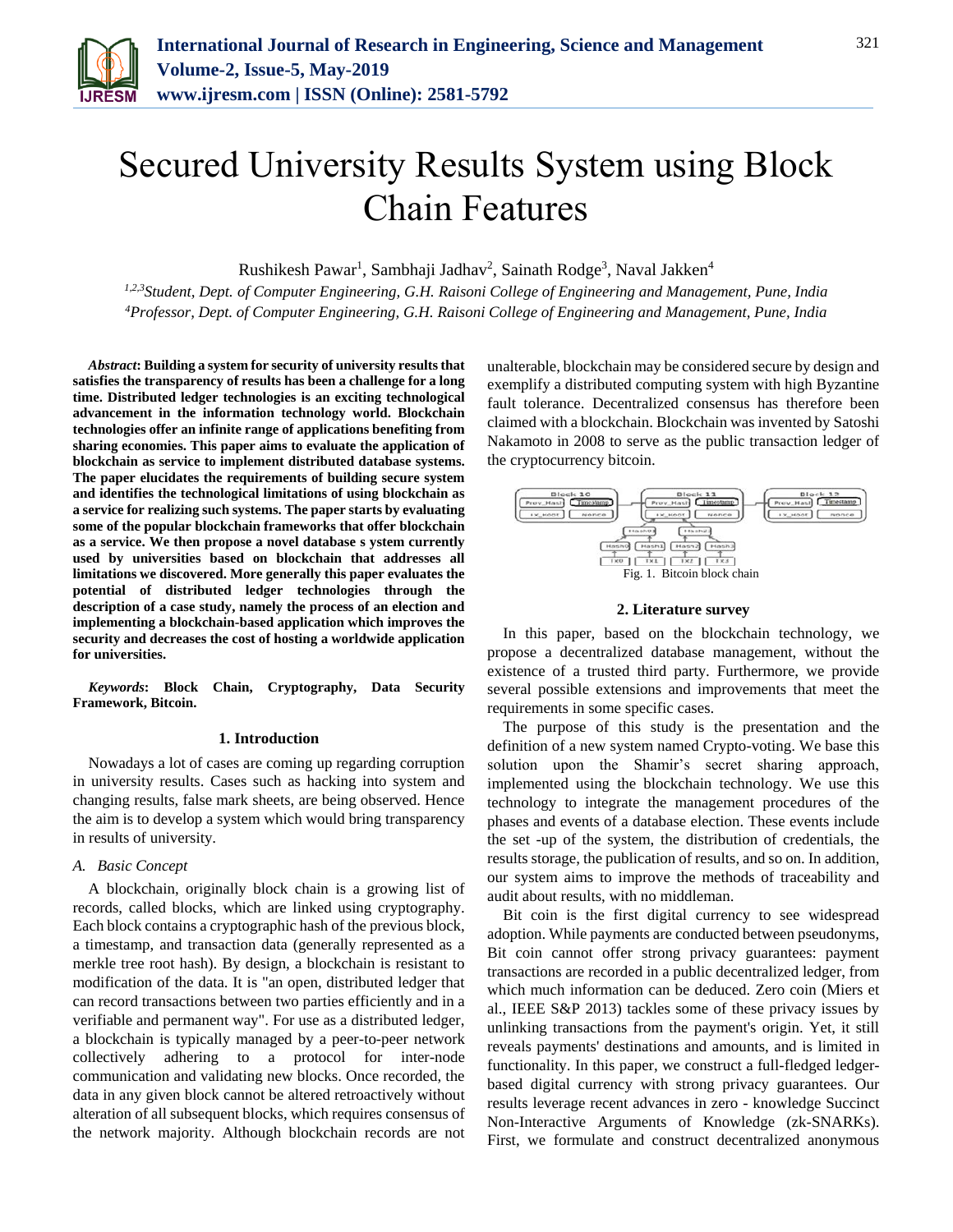

payment schemes (DAP schemes). A DAP scheme enables users to directly pay each other privately: the corresponding transaction hides the payment's origin, destination, and transferred amount. We provide formal definitions and proofs of the construction's security. Second, we build Zero cash, a practical instantiation of our DAP scheme construction. In Zero cash, transactions are less than 1 kB and take under 6 ms to verify - orders of magnitude more efficient than the less anonymous Zero coin and competitive with plain Bit coin.

Recently, there has been a growing interest in using online technologies to design protocols for secure data management. The main challenges include privacy and anonymity and transparency throughout the result process. The in troduction of the blockchain as a basis for cryptocurrency protocols, provides for the exploitation of the immutability and transparency properties of these distributed ledgers. In this paper, we discuss possible uses of the blockchain technology to implement a secure and fair data management system. In particular, we introduce a secret share-based data system on the blockchain, the so-called SHARVOT protocol1. Our solution uses Shamir's Secret Sharing to enable on -chain.

Crypto currency, and its underlying technologies, has been gaining popularity for transaction management beyond financial transactions. Transaction information is maintained in the block-chain, which can be used to audit the integrity of the transaction. The focus on this paper is the potential availability of block-chain technology of other transactional uses. Blockchain is one of the most stable open ledgers that preserves transaction information, and is difficult to forge.

#### **3. Related work**

In this digital era, it is difficult for universities to maintain security. There is a need of some digital system on which one can rely on without any inconvenience. There is a need of some secure, fast, reliable and transparent system. Block chain is highly secure and recent technology which can change the face of university data management system.

| Comparison of the security services of different solutions |            |          |             |
|------------------------------------------------------------|------------|----------|-------------|
|                                                            | Blockchain | Database | Distributed |
|                                                            |            |          | Database    |
| Integrity of                                               | High       | Moderate | Moderate    |
| the Records                                                |            |          |             |
| Availability                                               | High       | Low      | Moderate    |
| Fault                                                      | High       | Low      | Low         |
| Tolerance                                                  |            |          |             |
| Privacy                                                    | Low        | High     | Moderate    |

# Table 1

# *A. Project Objective*

The system should ensure that integrity is maintained. The necessary mechanism should be employed in order to guarantee integrity. The system functionality should ensure that no one can falsify or modify the result of the particular subject by eliminating an actual result.

# *B. What is to be developed?*

In the traditional University data management system, we have to face the following problems

- 1. A lot of manual work is present.
- 2. Results are centralized.
- 3. Lack of transparency in the results.
- 4. Compromising the security is very easy.



Fig. 2. Block diagram

System architecture is the design of the whole system architecture. The database system using block chain is made up of peer to peer network. Student is the person who is the user who access the system for viewing his result.

Administrator has control of the system. In this architecture actually there are two working modules used

- Administrator
- Student Administrator:

Here administrator is the authorized person of University who is responsible for the different activities:

- 1. Uploading student information
- 2. Verifying student information
- 3. Uploading result Information
- 4. Generating results
- 5. Date/ Time set by University
- 6. Schedule result display process

7. Declaring results

*Student:*

- 1. Registration
- 2. Uploading Self Information
- 3. Verifying Information
- 4. Login
- 5. View result

### **5. Other specifications**

#### *A. Advantages*

 *Disintermediation:* The core value of a blockchain is that it enables a database to be directly shared without a central administrator. Rather than having some centralized application logic, blockchain transactions have their own proof of validity and authorization to enforce the constraints. Hence, with the blockchain acting as a consensus mechanism to ensure the nodes stay in sync, transactions can be verified and processed independently.